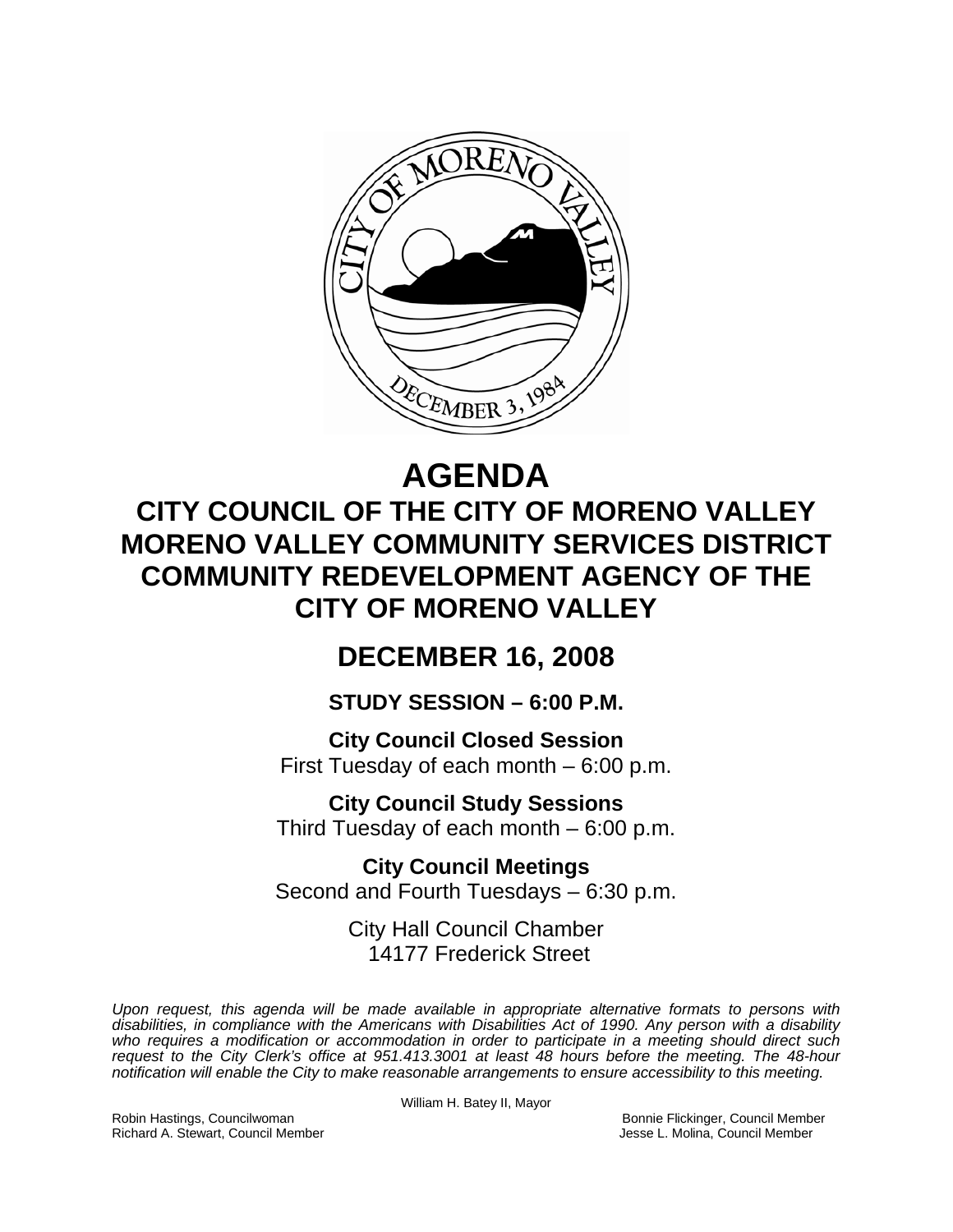#### **AGENDA MORENO VALLEY CITY COUNCIL MORENO VALLEY COMMUNITY SERVICES DISTRICT COMMUNITY REDEVELOPMENT AGENCY OF THE CITY OF MORENO VALLEY STUDY SESSION - 6:00 P.M. DECEMBER 16, 2008**

- **CALL TO ORDER**
- **PLEDGE OF ALLEGIANCE**
- **INVOCATION**
- **ROLL CALL**
- **INTRODUCTIONS**

### • **PUBLIC COMMENTS ON MATTERS UNDER THE JURISDICTION OF THE CITY COUNCIL**

There is a three-minute time limit per person. Please complete and submit a BLUE speaker slip to the City Clerk. All remarks and questions shall be addressed to the presiding officer or to the City Council and not to any individual Council Member, staff member or other person.

- 1. State Route 60 Corridor Master Plan For Aesthetic Treatments Theme Selection. State Route 60/Moreno Beach Drive Interchange And Nason Street Overcrossing Project No. 07-41570024 **(PW/15 Min.)**
- 2. Developer Presentations for an Affordable Housing Project on the RDA Property at the northeast corner of Alessandro Boulevard and Day Street **(EDD/30 Min.)**
- 3. Presentation on Roundabouts (PowerPoint Presentation) **(PW/10 Min.)**
- 4. Reprioritize Capital Projects to be funded by the 2007 RDA Bonds **(EDD/15 Min.)**
- 5. Proposed Exchange of Parcels to Benefit College **(Batey/Flickinger/15 Min.)**  (Continued from 11/18/08 Study Session)
- 6. City Council Requests and Communications

(Times shown are only estimates for staff presentation. Items may be deferred by Council if time does not permit full review.)

 $\triangle$  Oral Presentation only – No written material provided